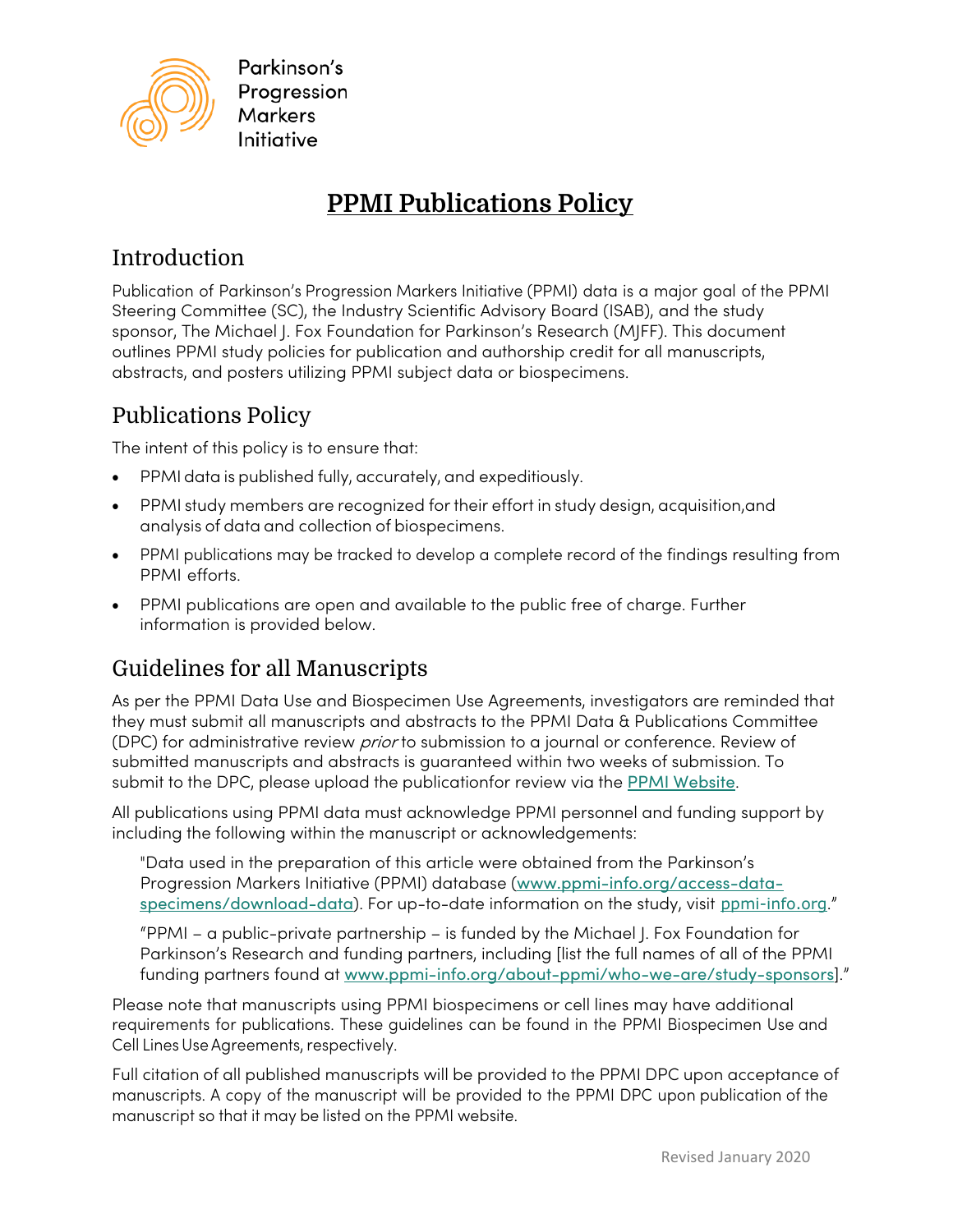It is anticipated that there will be three categories of PPMI publications as defined below:

#### 1. Primary Publications: Publications authored by the PPMI Steering Committee, Investigators, Study Cores, and WorkingGroups

Primary Publications are defined as those reports, analyses, and publications identified by the PPMI SC as fulfilling the primary objectives of the study as stated in the PPMI protocol. Examples of these reports include publications detailing the baseline and longitudinal PPMI data and publications establishing and/or comparing clinical/imaging/biologic markers of Parkinson's disease (PD) progression. A list of planned Primary publications is listed in the PPMI Publications Plan.

The SC will be primarily responsible for completion of all Primary Publications. Primary Publications will be authored by the SC, Investigators, and Study Cores, and Working Groups reflecting the contribution of those authors. Named authors from these groups will be determined based on their contribution. In addition, "and The Parkinson's Progression Markers Initiative\*" will be written on the author line of the manuscript with an asterisk referring to the PPMI author list, which must beincluded as an appendix to ensure that all authors may be cited. The complete listof PPMI Study Investigators can be found at [http://www.ppmi-info.org/about-ppmi/who-we-are/study-cores.](http://www.ppmi-info.org/about-ppmi/who-we-are/study-cores)

Note that all Primary Publications must use the PPMI Bioinformatics Core data repository at the Laboratory of Neuroimaging (LONI) as the exclusive source of study data and must collaborate with the PPMI Statistics Core. All Primary Publications must be sent to both the PPMI SC and the PPMI DPC for review *prior to* journal submission. To submit to the SC, email [ppmi@michaeljfox.org](mailto:ppmi@michaeljfox.org); to submit to the DPC, please upload the publication for review via the [PPMI Website](http://www.ppmi-info.org/publications-presentations/publications).

#### 2. Member-Initiated Publications by the PPMI Steering Committee, Investigators, Study Cores, and Working Groups

Members of the SC, Investigators, Study Cores, and Working Groups may author publications that do not meet the criteria to be Primary Publications. Examples include sub-group analyses and analyses of ancillary biomarkers. The Executive Steering Committee (ESC) may determine whether a planned analysis is primary or memberinitiated.

In the case of member-initiated manuscripts, SC members, Investigators, Study Cores,and Working Groups may perform their own analyses, rather than being required to use the PPMI Statistics Core. In these cases, the authors should:

- Share the aims of the analysis with the ESC in the early stage of the process and indicate that they will conduct the analysis independently.
- Prior to submission, share the analysis with the PPMI Statistics Core. The PPMI Statistics Core will determine what level of review of the analyses is needed.
- Submit analytic datasets and statistical codes to the PPMI Bioinformatics Core data repository at LONI.

Authorship of these manuscripts should be determined based on contribution to the project. As with Primary Publications, the phrase, "and The Parkinson's Progression Markers Initiative\*" should be included at the end of the named authors with an asterisk referring to the PPMI author list, which must be included as an appendix to ensure that all authors may be cited. The complete list of PPMI Study Investigators can be found at [http://www.ppmi](http://www.ppmi-info.org/about-ppmi/who-we-are/study-cores)[info.org/about-ppmi/who-we-are/study-cores.](http://www.ppmi-info.org/about-ppmi/who-we-are/study-cores)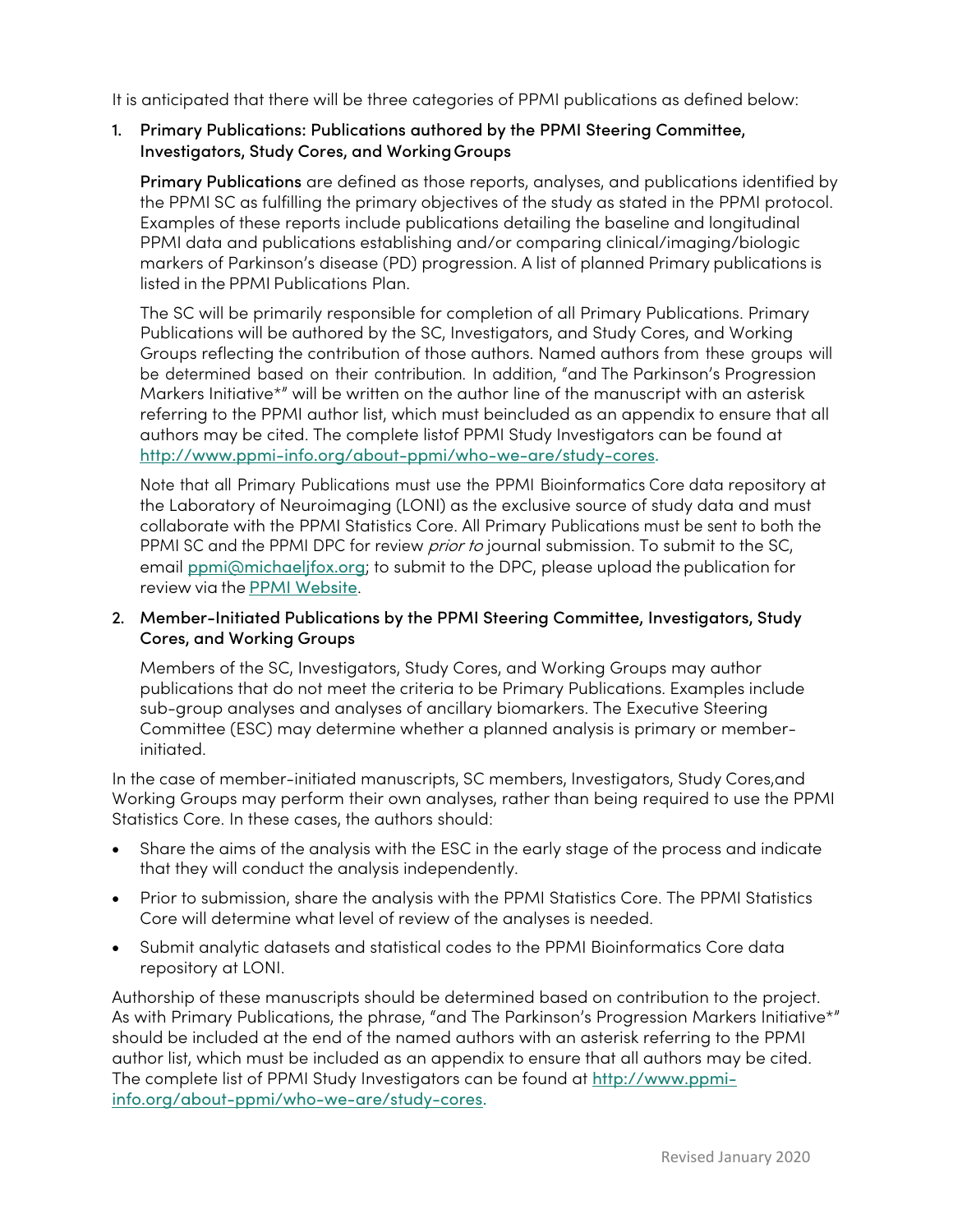# Free Public Access to PPMI Publications

The intent of the PPMI publication policy is to provide for open, free, public access to analyses of PPMI data. Publications authored by the steering committee or by PPMI investigators using PPMI data shall be published in an open-access journal or in a hybrid open access journal as a fully open access article, and/or posted to an open-access repository under the Creative Commons Attribution 4.0 Generic License (CC BY 4.0) or an equivalent license. BioRxiv ("BioArchive"; <http://www.biorxiv.org/>) is the preferred repository for PPMI publications. Publication under other, more restrictive licenses (e.g., CC-BY-SA) may be considered on a case-by-case basis. Under extraordinary circumstances, authors may request an exception to this policy by applying to the PPMI Executive Steering Committee.

Authors may submit requests to PPMI's sponsor, MJFF, to cover the fees required by a publisher to effect publication on the aforementioned terms. Requests for cost coverage of publication fees must be made prior to the author paying fees to the publisher.

Requests for retroactive reimbursement for open access fees may be considered by MJFF on a case-by-case basis.

#### 3. All Other Publications Utilizing PPMI Data

It is expected that investigators outside of the study will conduct research and seek to publish analyses using PPMI data and specimens. These individuals are encouraged to publish novel scientific findings that result from their research using PPMI data.

Authorship of such a publication will not include PPMI in the author line, either as a reference to the study as a whole or in reference to a group or committee which has not been approved by the SC. In some circumstances, PPMI investigators may be authors on this third category of publications. In these cases, the contribution of the PPMI investigator should be minor and not in the context of their role in PPMI.

External users of PPMI data are strongly encouraged to publish results in open-access journals or in a hybrid open access journal as a fully open access article, and/or post to open repositories.

### Abstracts and Posters

Abstracts and posters must be sent to the PPMI DPC for administrative review *prior to* submission to a conference. PPMI may only be listed on the author line of an abstract and/or poster if authorship is approved by the PPMI SC. Abstracts and posters which have not been approved by the SC should acknowledge PPMI as the source of data within the body of the abstract or poster. To submit an abstract and/or poster to the DPC, please upload the document for review via the [PPMI Website](http://www.ppmi-info.org/publications-presentations/publications). Authors of abstracts will notify the DPC after abstracts or posters are presented so that they may be posted to the MJFF website.

## Data and Publications Committee (DPC) Structure

The PPMI Data and Publications Committee (DPC) was formed by the PPMI SC and established to conduct administrative review of all publications. The DPC will not review manuscripts for scientific quality, trusting that the peer-review process is the best way to judge the objective quality of a proposal or publication. Data and publications issues will be adjudicated by the DPC; however, if investigators disagree with the decisions of the DPC, they can appeal to the SC for final arbitration.